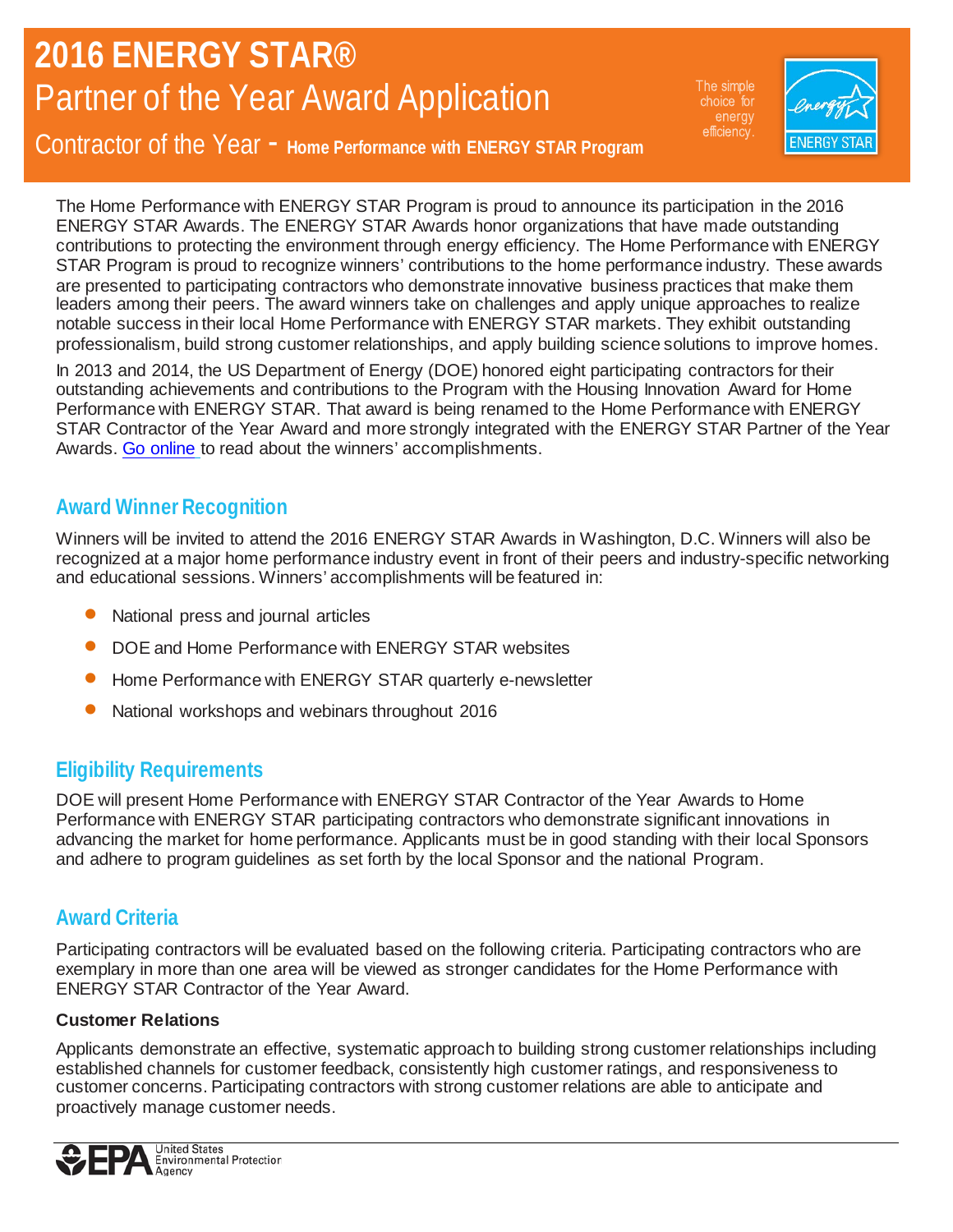The simple choice for efficiency.



Contractor of the Year - **Home Performance with ENERGY STAR Program**

*Examples of relevant metrics and supporting documents: referral rates, reduction in response time, number of customers, testimonials, excellent quality assurance results, high customer ratings, etc.* 

### **High Energy Savings**

Applicants consistently achieve verified high energy savings for Home Performance with ENERGY STAR projects and are able to demonstrate replicable and innovative approaches to achieve savings. Applications should include savings measurement & verification methodologies (may be obtained from Sponsor).

*Examples of relevant metrics and supporting documents: Verified energy savings could be determined based on measurement of actual pre/post energy consumption data or verified through commonly accepted EM&V practices* 

#### **Industry Leadership**

Applicants provide evidence of leadership in their market by showcasing efforts to engage in local and national policy and/or regulatory initiatives, training and mentoring, industry trade groups and continuing education.

*Examples of relevant metrics and supporting documents: mentoring programs, training opportunities, student participation, articles and papers, industry advocacy, etc.*

#### **Sales and Marketing**

Applicants provide evidence for innovative approaches to marketing Home Performance with ENERGY STAR services and demonstrate success by connecting marketing activities to sales. Applicants may also consider highlighting unique partnerships, community events, marketing campaigns, or uniquely efficient or effective approaches to the sales process.

*Examples of relevant metrics and supporting documents: marketing dollars per job or audit, number of potential customers reached, website statistics, marketing materials (brochures, flyers, graphics), systematic lead qualification procedure, testimonials, high conversion rate (assessment to completed project), etc.* 

### **Application**

**Applications that include supporting data and materials will be considered stronger than those without.** Participating contractors are encouraged to obtain a letter of recommendation from their Home Performance with ENERGY STAR Sponsor to support their application; however, it is not required.

DOE is specifically interested in learning how successful participating contractors distinguish themselves from other companies. We offer the following defining characteristics as guideposts for ideas of what might distinguish one applicant from another. We encourage applicants to include information about these characteristics as they see relevant to the specific application questions.

- Delivery models (i.e. consultant or contractor, whole house or primary trade, vertically integrated or sub-contractor dependent, etc.)
- Depth of energy savings
- Efficient, productive sales process
- Efforts to advance the home performance industry at local and national levels
- Project volume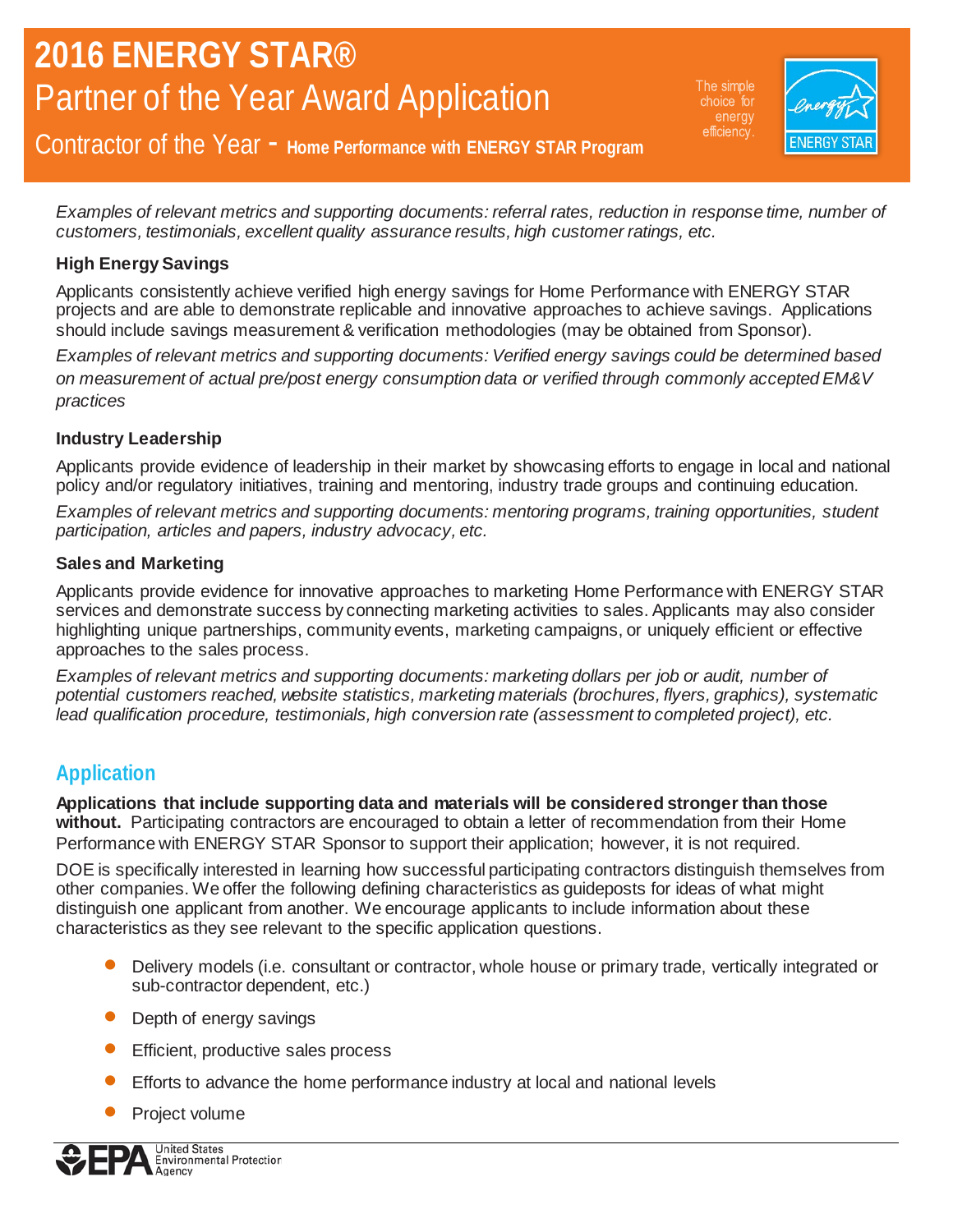The simple energy efficiency.



Contractor of the Year - **Home Performance with ENERGY STAR Program**

- Superior service and exceptional customer satisfaction
- Verified and/or guaranteed energy savings

Participating Contractor Organization:

Contractor Business Owner:

Contractor POC:

Mailing Address:

Phone Number:

Email Address:

Sponsor:

Sponsor POC:

Company is best described as:

- Envelope/Insulation
- Home Performance
- □ HVAC
- □ Pest Control
- **Plumber**
- □ Rater/Consultant
- Remodeler
- $\Box$  Other (please specify)

#### Complete the chart below to highlight the participating contractor's accomplishments.

|                                                                                                                   | CY2014 | CY2015 |
|-------------------------------------------------------------------------------------------------------------------|--------|--------|
| Number of Home Performance<br>Assessments                                                                         |        |        |
| Number of Completed Projects                                                                                      |        |        |
| Assessment to Upgrade Conversion Rate                                                                             |        |        |
| Year-Over-Year Growth in Completed<br>Projects (%)                                                                |        |        |
| <b>Reported Total Energy Savings (Site)</b><br>MMBtu) Conversion table available at the<br>end of the application |        |        |
| Average Energy Savings per Project (Site<br>MMBtu) Conversion table available at the<br>end of the application    |        |        |
| Workforce involvement in home<br>performance (% of employees engaged<br>in home performance activities)           |        |        |

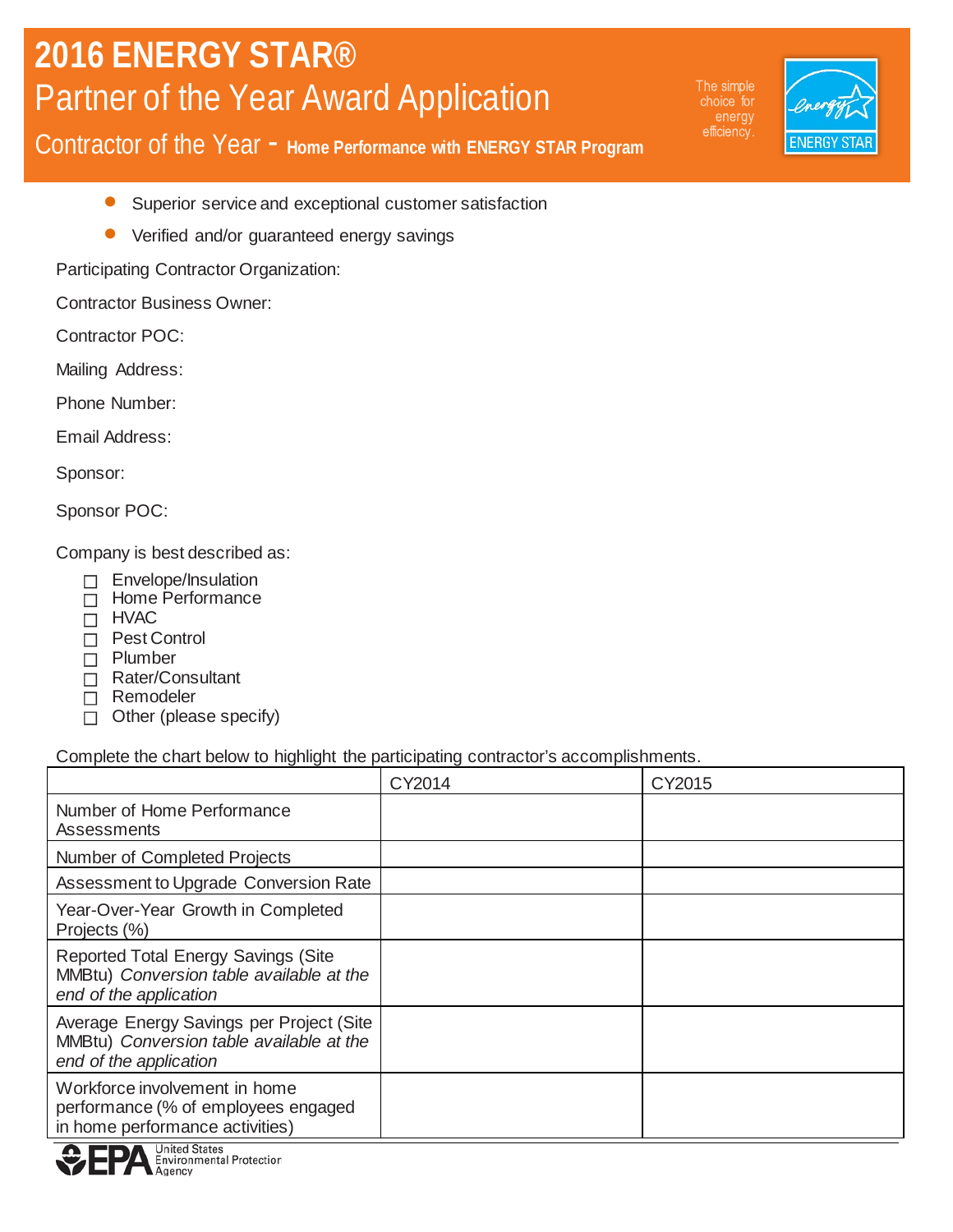The simple choice for efficiency.



## Contractor of the Year - **Home Performance with ENERGY STAR Program**

| Company sales attributed to home<br>performance (%) |  |
|-----------------------------------------------------|--|
| Average home performance invoice (\$)               |  |

Describe how your company's success is a result of innovation. Include what distinguishes you from your competition. Provide specific details and highlight successes in the criteria outlined above. This could include partnerships developed to recruit clients and increase the scope of projects. (Limit your response to 500 words)

Describe how your company is exceptional according to the criteria above or in another area in which your company is particularly outstanding. Include quantifiable examples to illustrate your argument. (Limit your response to 500 words)

Describe how the Home Performance with ENERGY STAR approach to improving homes is integrated into your company's delivery of home performance services. Include in your response how your company leverages the Home Performance with ENERGY STAR platform in your marketing and customer facing materials and how your company has improved efficiencies delivering Home Performance with ENERGY STAR services. (Limit your response to 500 words)

The HPwES Program will verify the applicant meets the following requirements with their HPwES Sponsor.

- Participating contractor is current and in good standing with the HPwES program.
- Participating contractor actively contributed to the local HPwES program for past 12 consecutive months.
- Participating contractor meets national HPwES Program's qualifications for local participation.

Participating contractors are encouraged to submit a letter of recommendation from their HPwES Sponsor, marketing materials, customer testimonials, or other information to support application.

[Go online](http://www.energystar.gov/index.cfm?c=home_improvement.hpwes_contractor_stories) to learn more about the DOE's Housing Innovation Awards or to [read about Home Performance with](http://www.energystar.gov/index.cfm?c=home_improvement.hpwes_contractor_stories)  [ENERGY STAR's 2014 Housing Innovation Award winners.](http://www.energystar.gov/index.cfm?c=home_improvement.hpwes_contractor_stories)